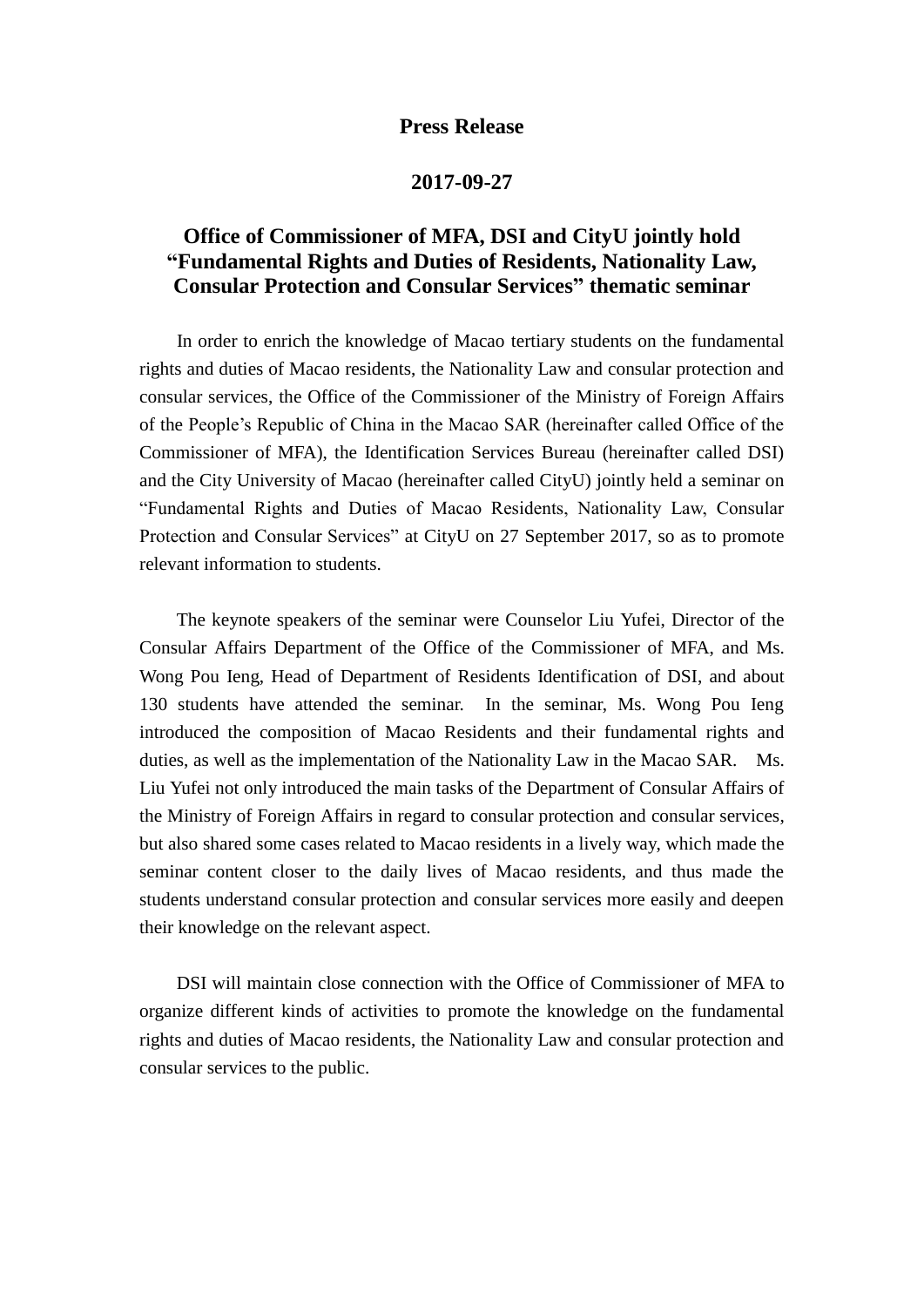

Counselor Liu Yufei, Director of the Consular Affairs Department of the Office of the Commissioner of MFA introduced consular protection and consular services to the students.



Ms. Wong Pou Ieng, Head of Department of Residents Identification of DSI introduced fundamental rights and duties of Macao residents and the Nationality Law to the students.